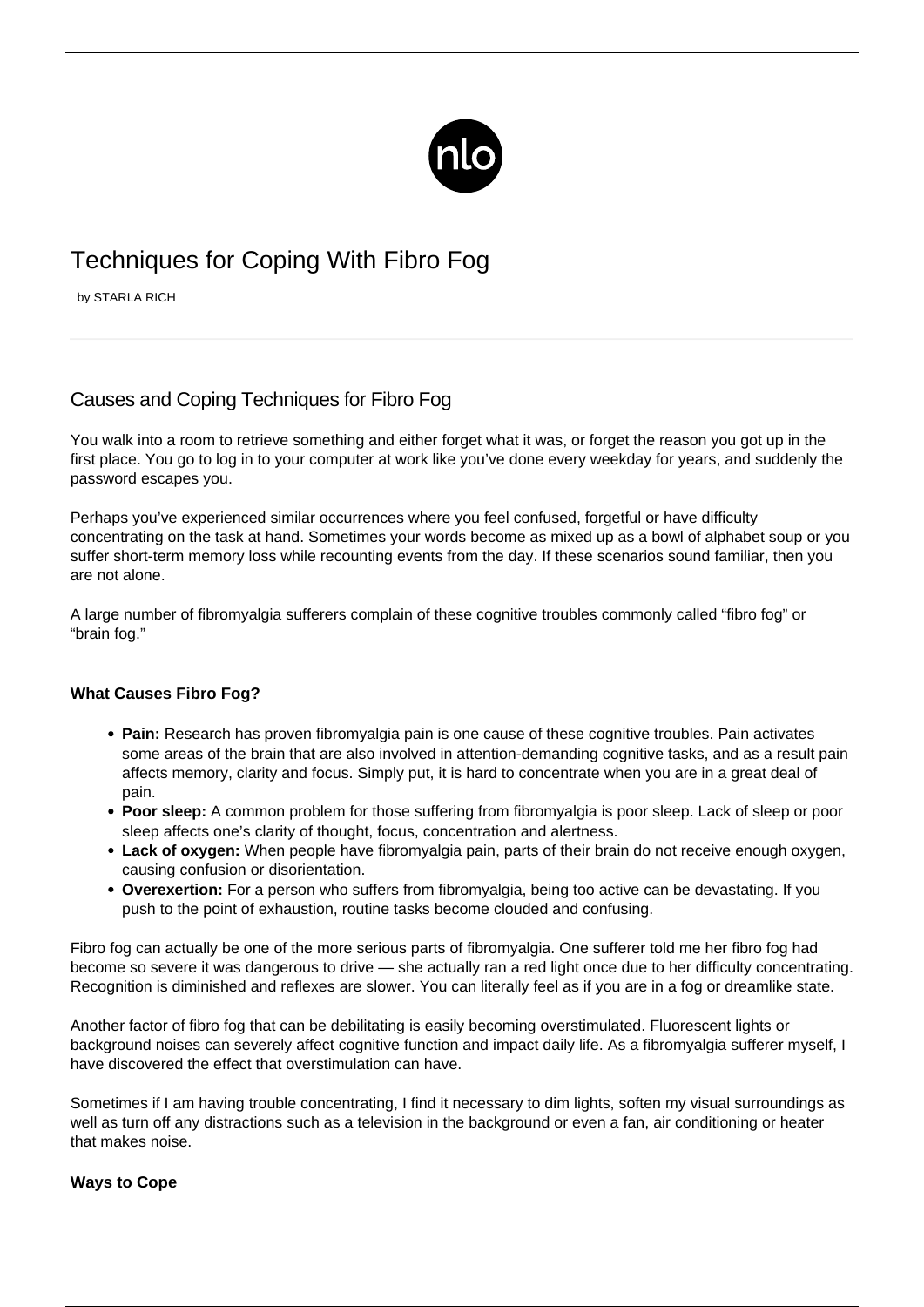#### **Pace Yourself**

Since overexertion and over-activity worsen cognitive functions, it is important for those dealing with fibro fog to learn to take frequent breaks. Even if the body doesn't feel tired, the fact that lack of clarity in thinking exists is an indicator that it is time to rest.

Doing things in a predictable manner will reduce fibro fog. For example, always put your keys in your purse or hang them on a hook by the door when you arrive home. This will reduce frustration of looking for them later.

Another example might be putting your clothes out the night before work or an appointment the next day. Personally, I have developed a routine each time I shower and dress for the day. I lay all of my toiletries, make-up and styling products out on the counter before I shower, each of them in a designated spot so I don't have to think about where to reach for each item or what to do next.

#### **Simplify**

Keep track of appointments and events in a calendar, whether on paper, your computer or smartphone. Set alarms and reminders, create daily to-do lists, and even set limits to remind you when to stop and switch tasks. Place sticky note reminders on your bathroom mirror, refrigerator, etc.

Sometimes your physical environment can be overwhelming. If so, take time to organize your house in such a way that everything has its place. Take time to de-clutter your space as well — it can be very hard to concentrate when you're surrounded by too much junk.

Even sufferers who have been gifted at multitasking in the past deal with cognitive issues during moments of fibro fog. Examples are trying to read while you are watching TV, talking on the phone while you are preparing dinner or answering emails in between paying bills online. Avoid multitasking wherever possible.

Since one of the causes of fibro fog is over stimulation, find ways to limit sensory input. If you are sensitive to noise, to light or to input from multiple sources at the same time, move to a quiet place to avoid distractions.

#### **Other Coping Techniques**

- **De-stress:** Stress can trigger or intensify brain fog, so avoid stressful situations as much as possible.
- **Improve sleep:** Restorative sleep can help limit cognitive problems, so it's important to improve your sleep hygiene.
- **Exercise regularly:** Even though we struggle with pain, it is still recommended to develop an exercise routine. [Low-impact exercise](/exercise-for-fibromyalgia/) has proven to be very helpful.
- **Maintain a healthy diet:** Eat real food! Cognitive functions will improve with a healthy diet rich in fruits and vegetables, whole grains, lean meats and low-fat dairy. Keep a journal of how you feel after eating certain foods.
- **Check medications:** Some of the symptoms associated with fibro fog can actually be a side effect of your medications. Read the labels and check with your doctor about adjusting dosage levels or changing to other medications.

# **Overall Strategy**

Like all other fibromyalgia conditions and symptoms, there is no magic formula to overcome fibro fog. Instead, it usually requires a combination of strategies and habits to combat cognitive problems. Experiment and practice with some of the coping mechanisms listed until you find the combination that works for you.

Treat yourself with kindness and patience. Speak reassuringly to yourself when you lack mental clarity.

If you are feeling frustrated or flustered, slow down enough to take hold of the anxiety so you can think clearer and regain your focus. Try not to take the situation too seriously; develop a more lighthearted mindset towards